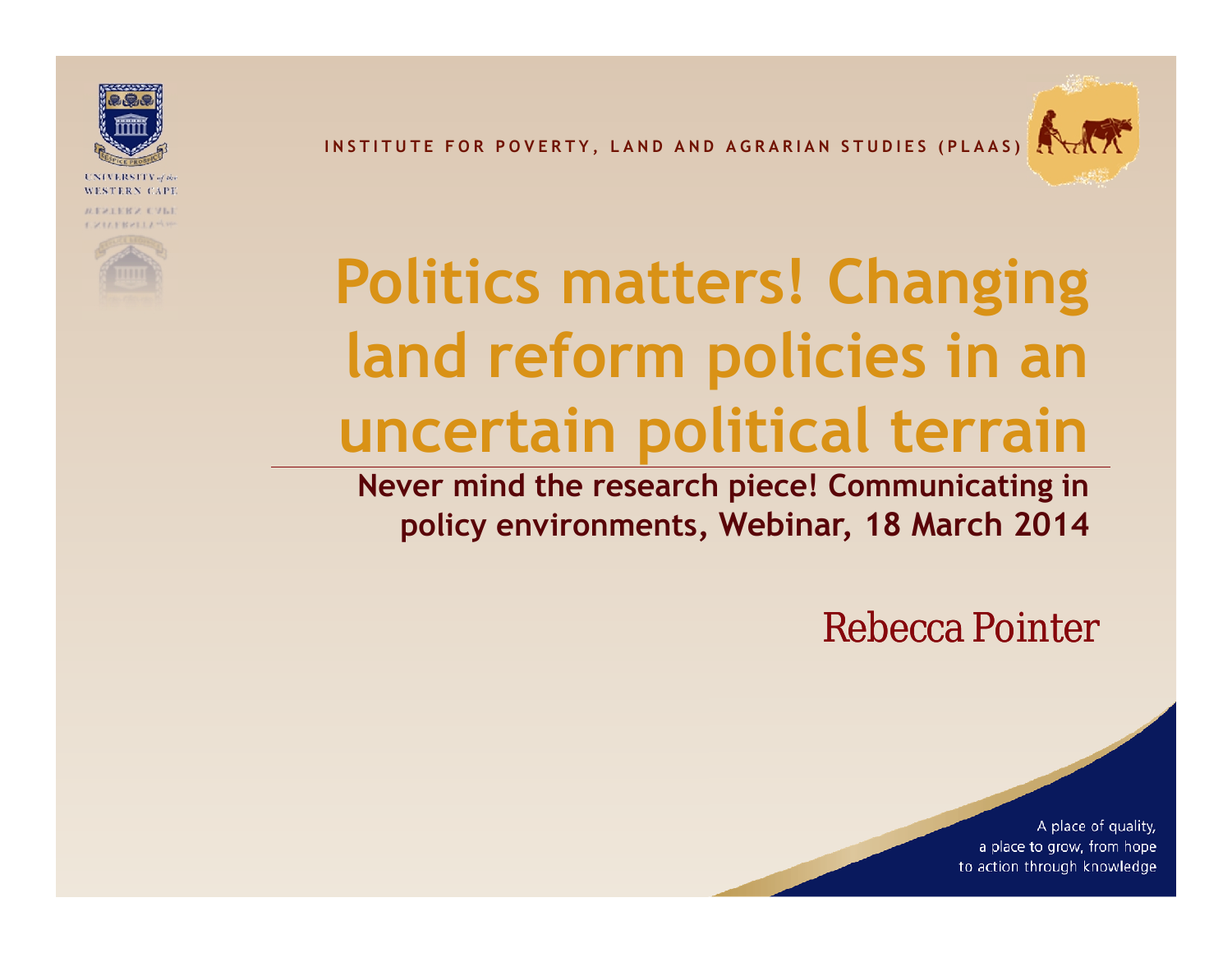# **About PLAAS**

The Institute for Poverty, Land and Agrarian Studies (PLAAS) focuses on the relationship between poverty and the food systems (including the impact of land rights & agriculture), with the aim of bringing about social change.

PLAAS is most well-known for its research & policy-engagement on land reform.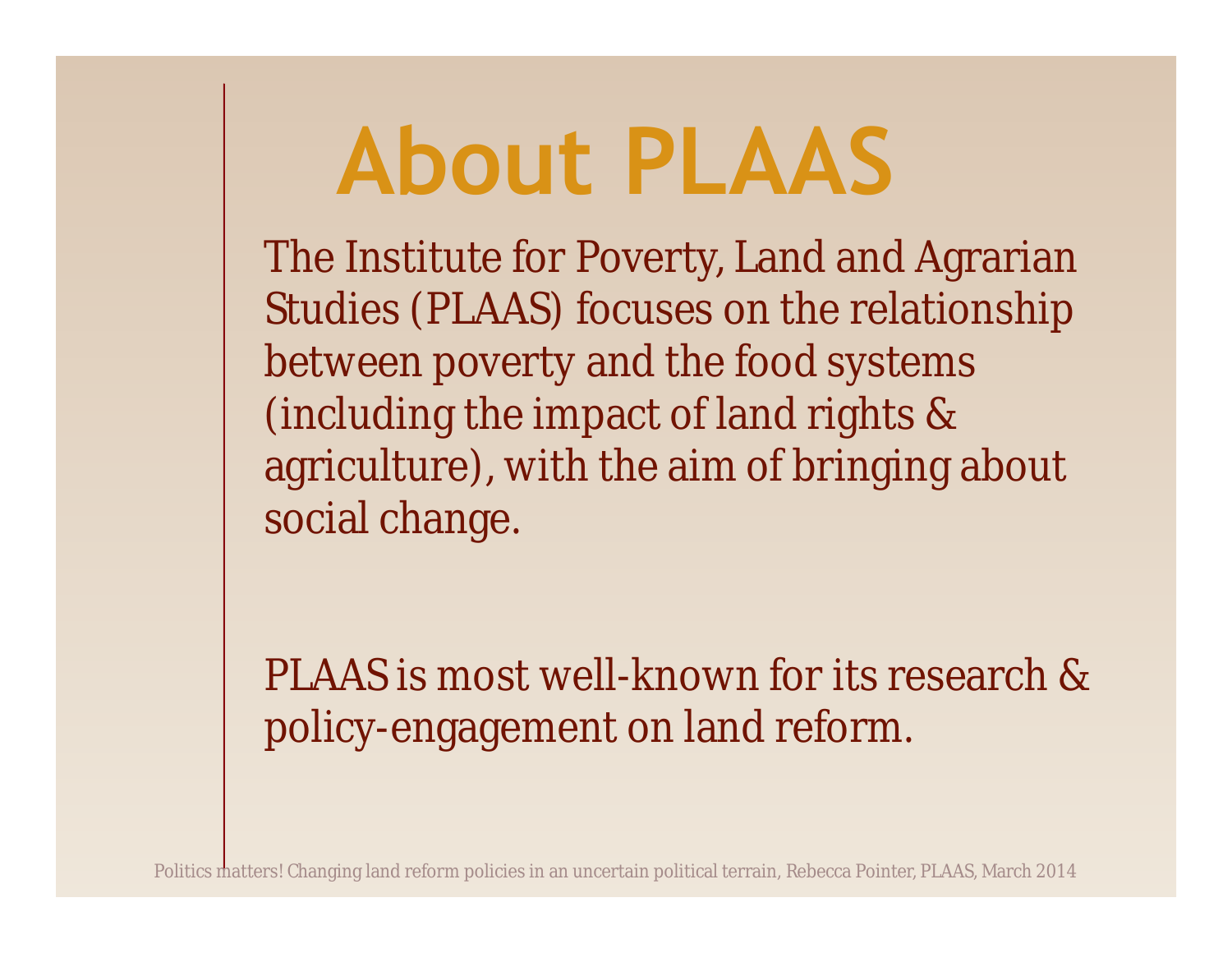## What is policy?

### Over-arching ideology

Written statements<br>of intent<br>Practices of delivery

Politics matters! Changing land reform policies in an uncertain political terrain, Rebecca Pointer, PLAAS, March 2014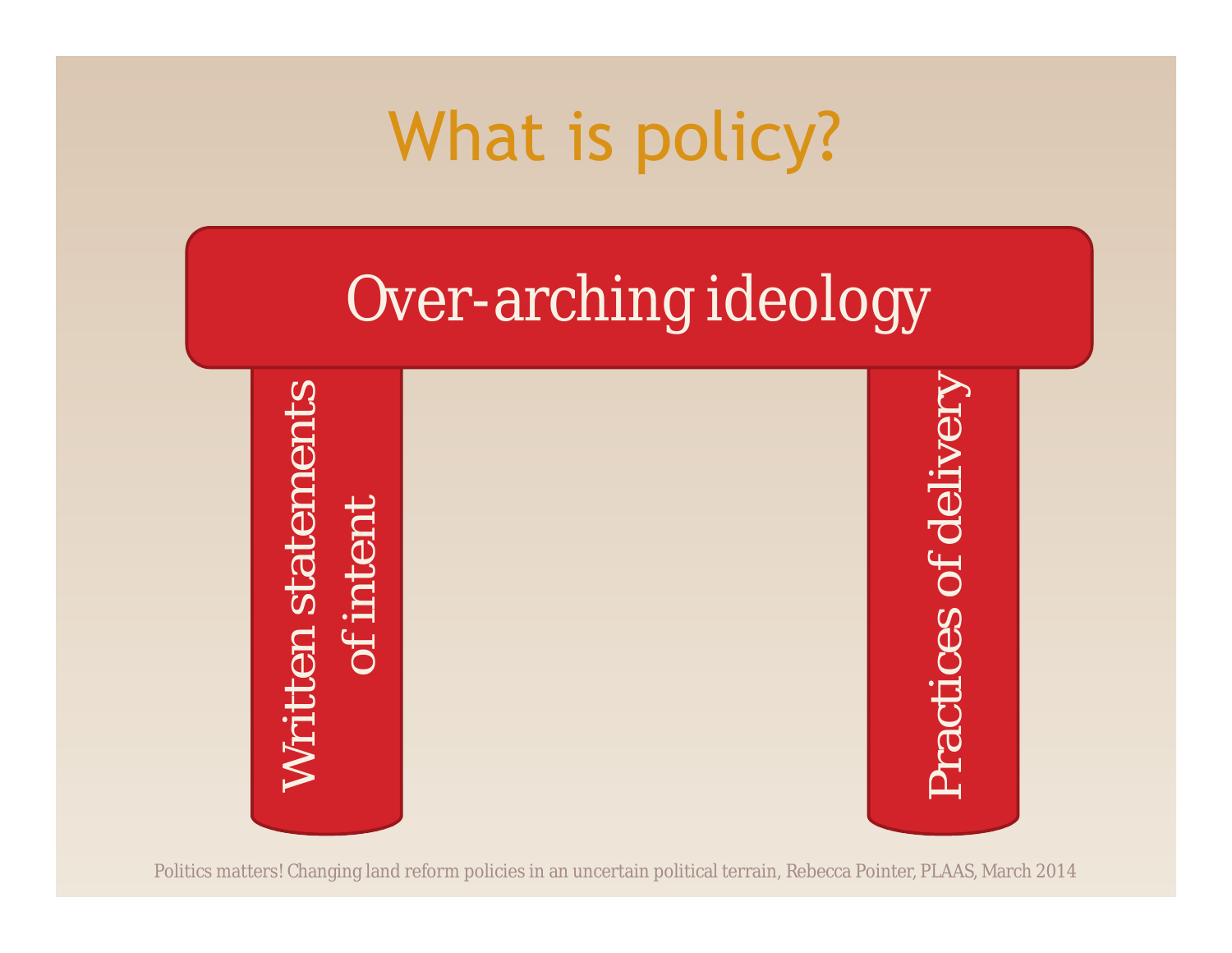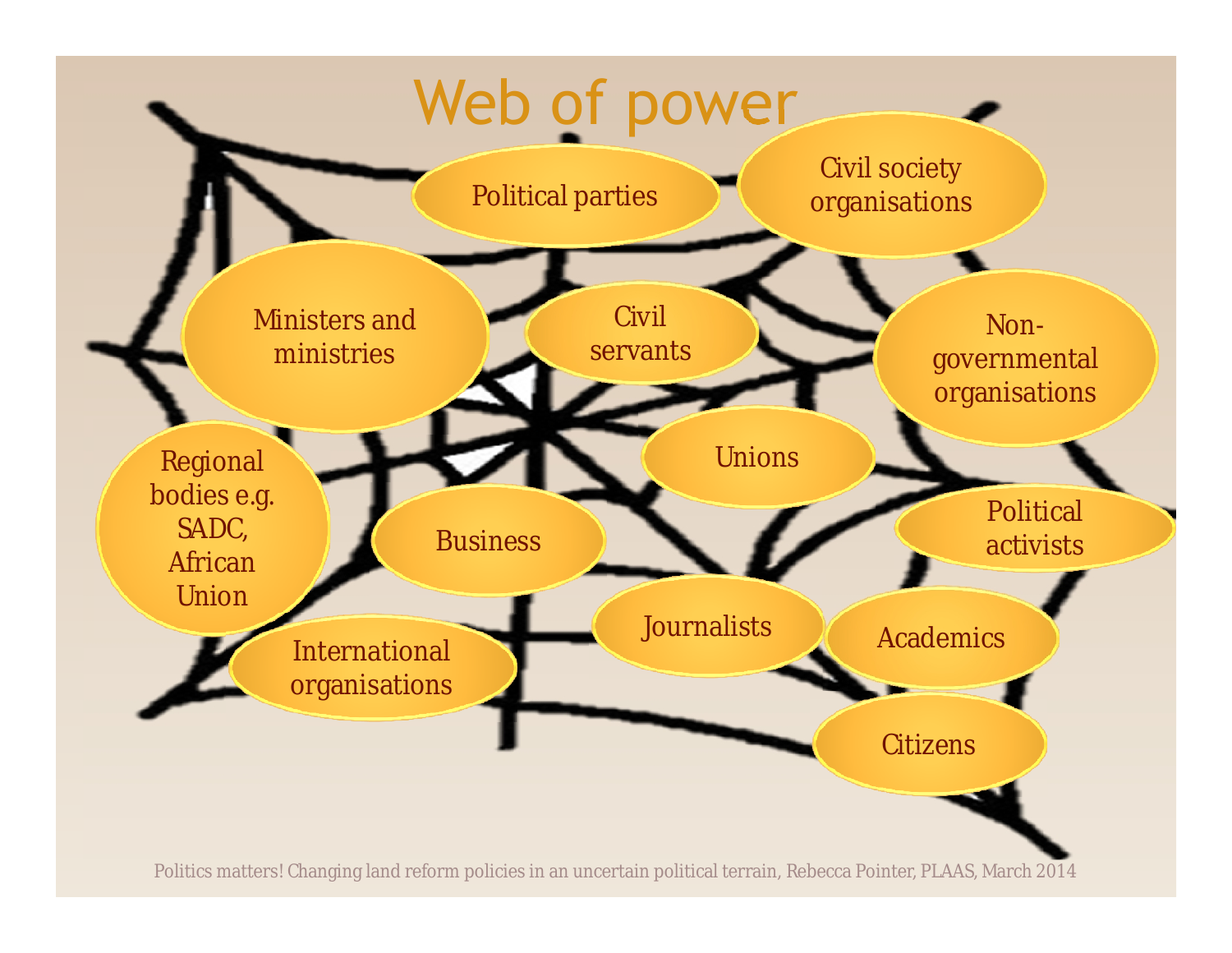

Politics matters! Changing land reform policies in an uncertain political terrain, Rebecca Pointer, PLAAS, March 2014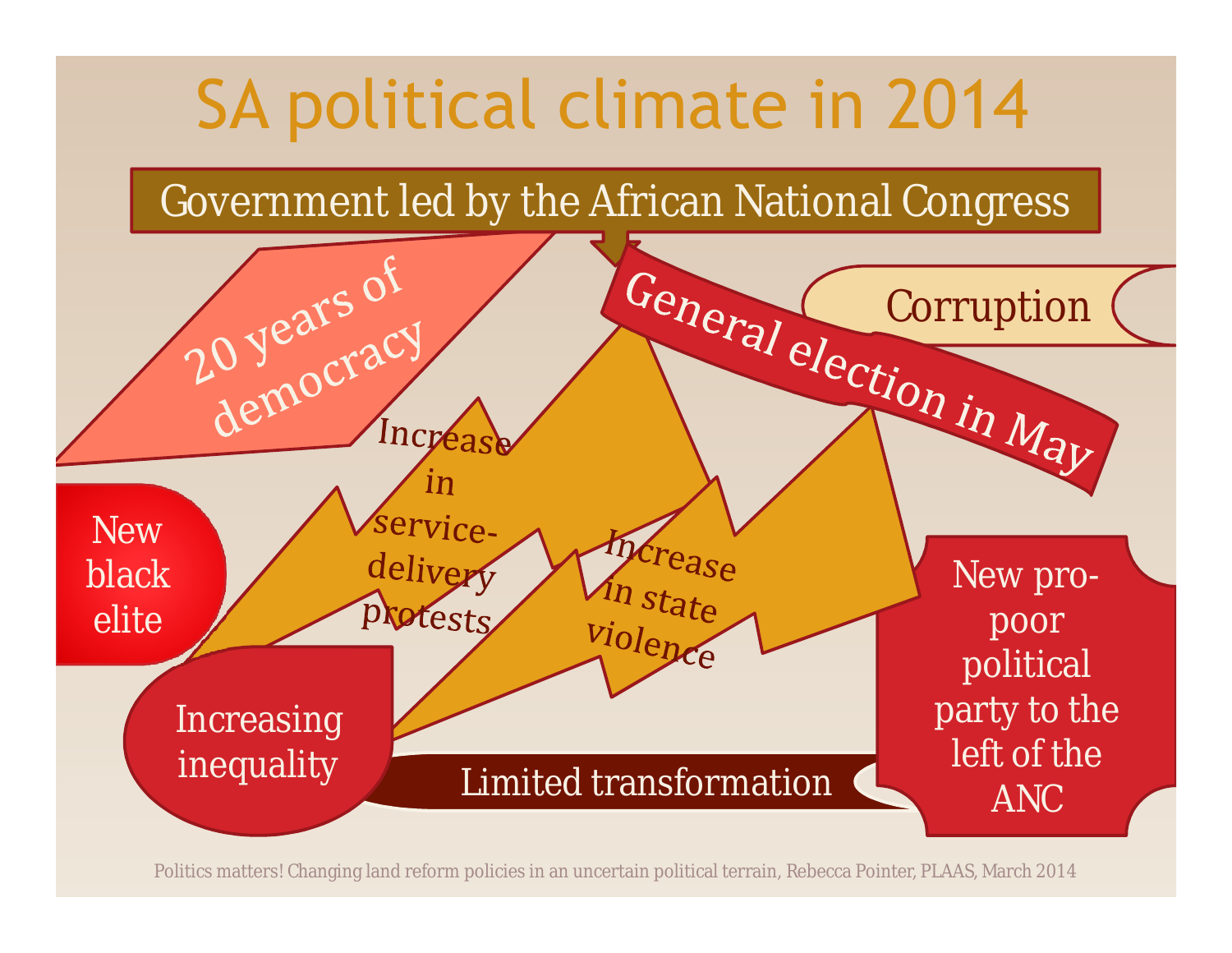# Land reform terrain in 2014

#### **History**

- **Dispossession** of indigenous populations<br>• Mass-
- relocation of indigenous populations
- Huge government subsidies for white farmers until mid- 1980s
- 87% of land white-owned

#### **Post-1994**

- Property rights enshrined in the constitution
- Target: redistribute 30% of land
- 'Willing buyer Willing seller' policy
- Restitution limited to dispossession post 1913 Land Act

#### **Today**

- After 20 years only 7.5% of land has been redistributed
- About 50% of land reform projects have failed due to lack of state support
- Elite capture of transferred land
- Govt proposes to reopen restitution claims
- Govt proposes to redistribute only to proven farmers
- Govt again cut the 2014 land reform budget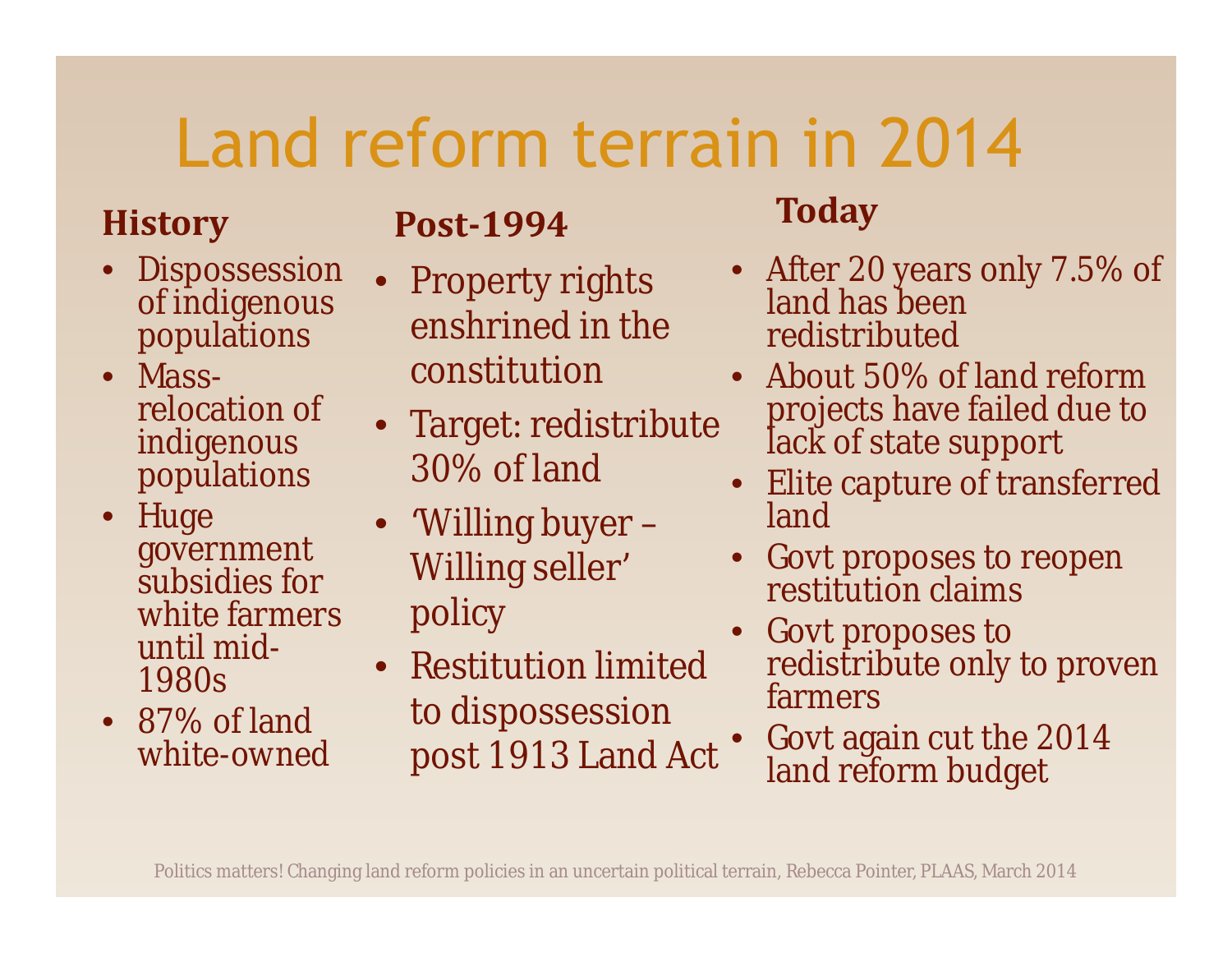### Key messages on land reform

- Land reform should be pro-poor
- Land reform beneficiaries need state support to get farms off the ground as they usually do not have capital to invest in equipment, seeds, irrigation, etc
- Land reform should support subsistence farmers and farming entrepreneurs
- Government systems for delivery and monitoring need improvement
- Budget for land reform must be increased to speed up redistribution
- Government should target specific areas for land reform not just undertake ad hoc redistribution – area-based planning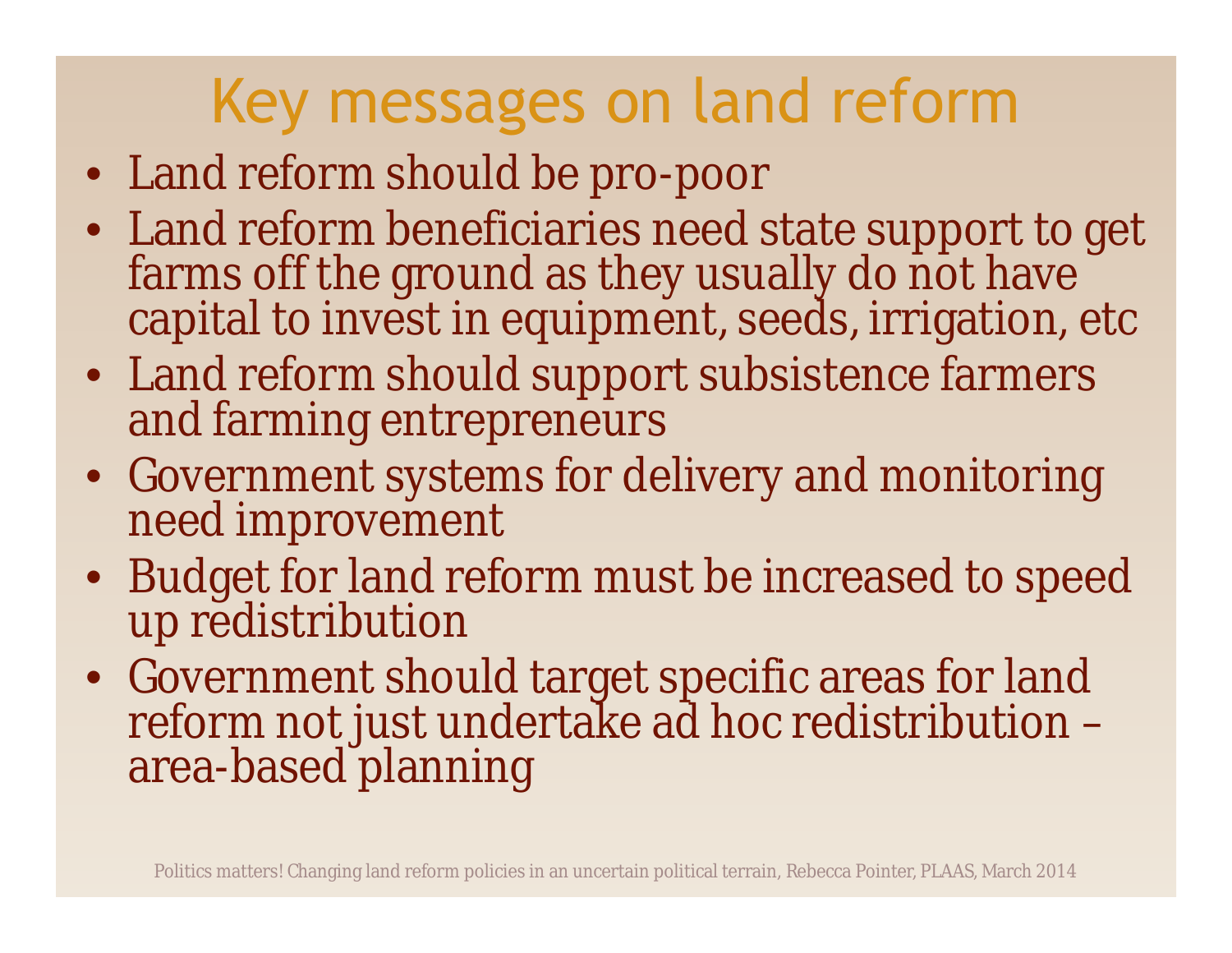

Politics matters! Changing land reform policies in an uncertain political terrain, Rebecca Pointer, PLAAS, March 2014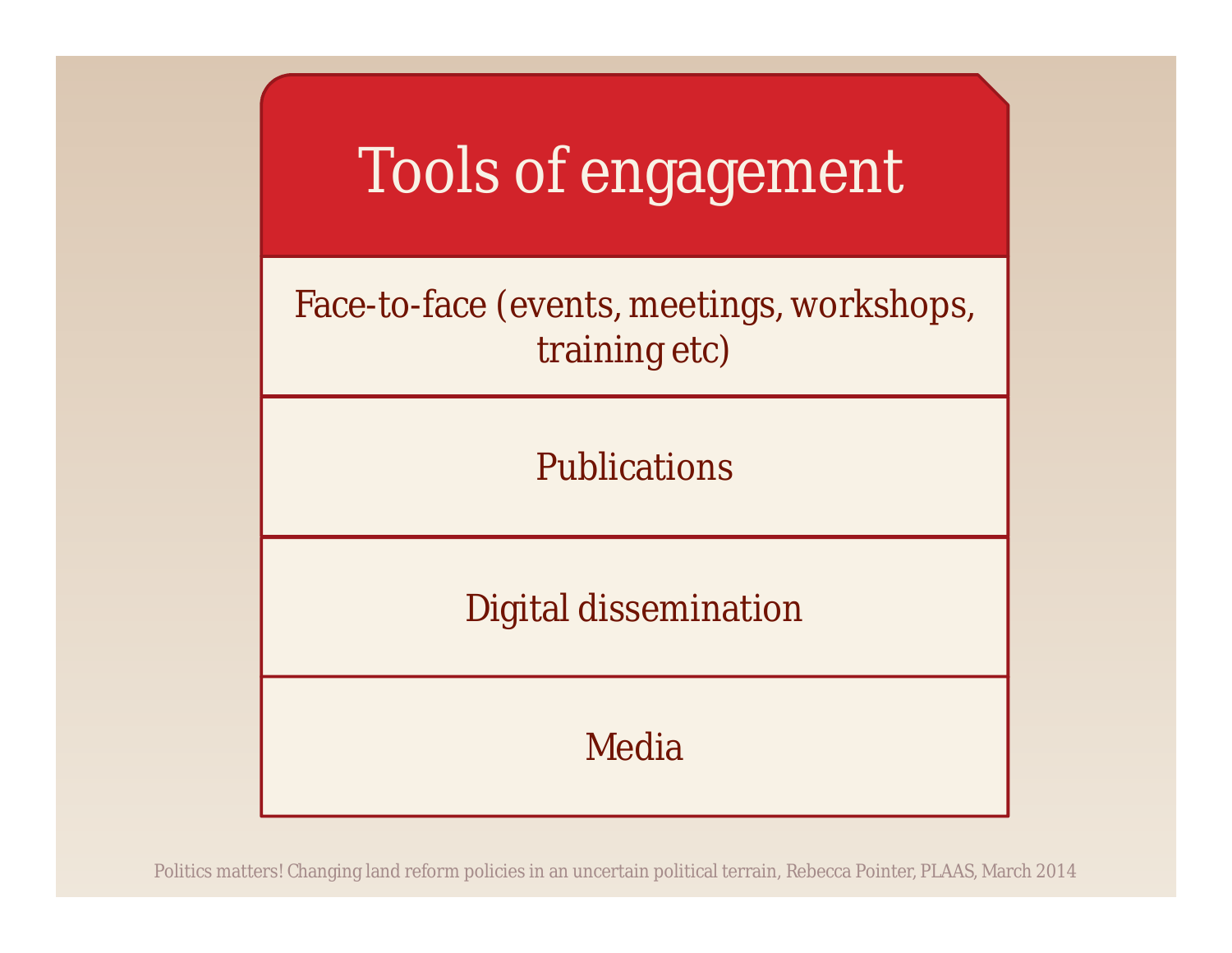### PLAAS Communications Strategy

With the new Restitution Bill on the cards, PLAAS had a direct opening to speak to government, however the Minister and Director General of Rural Development and Land Reform have said that they are not willing to listen to critical voices. Nevertheless PLAAS continued to participate in the policy forums, public hearings on upcoming legislation, and direct discussion with officials in the department, while recognising that this on its own is not enough.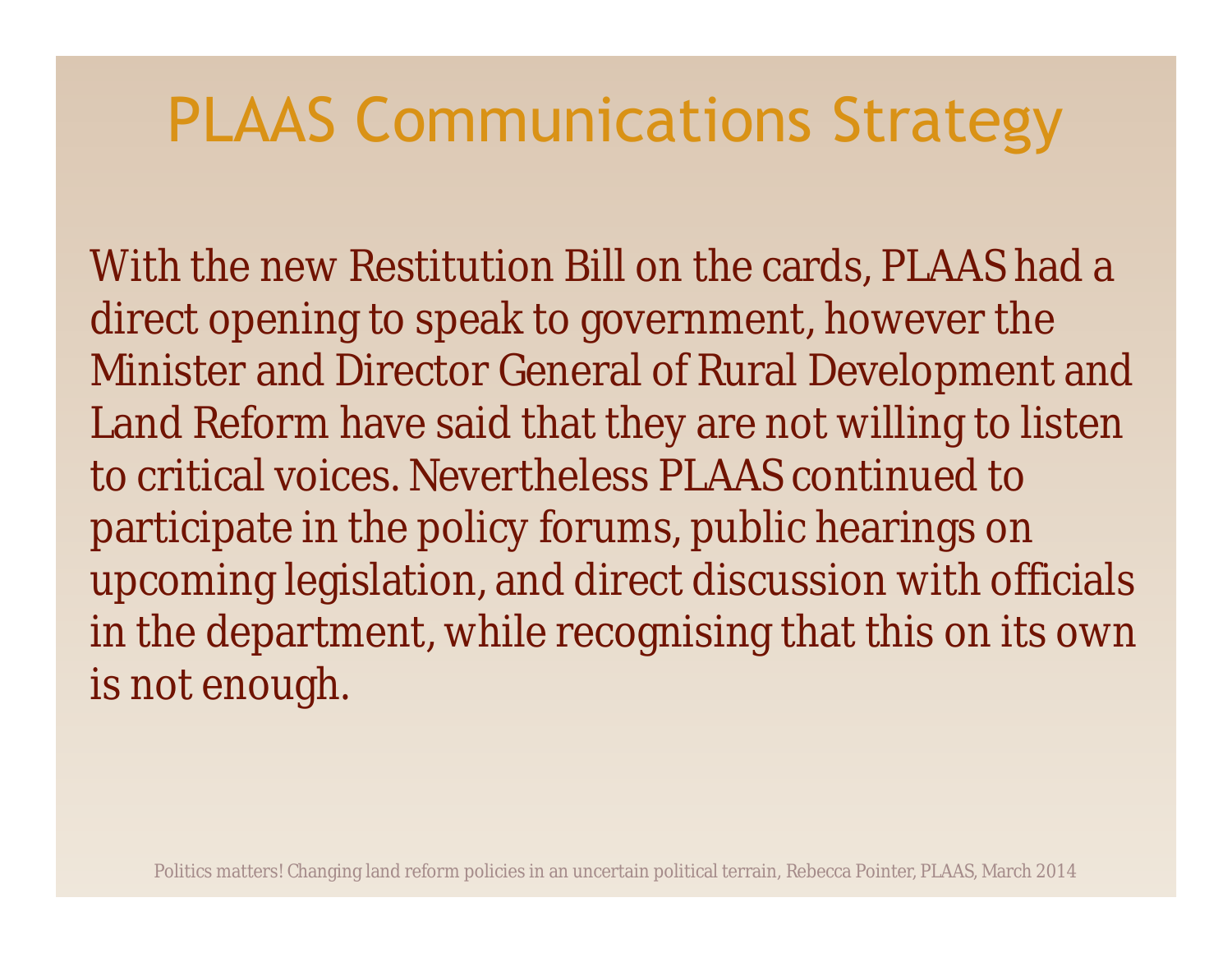### PLAAS Communications Strategy (CONt)

While we could have tailored messages to be less critical, we chose to stay critical, by engaging other players to influence other strands in the web of power. For example

- organised and participated in meetings with civil society organisations and NGOs to share ideas on responses to polices, and support dissemination of their responses to the policies
- used the mainstream media and social media to air our critical views and inform citizens
- disseminated fact sheets to highlight key issues
- trained unions and journalists on key issues
- engaged agri-business & farmer's organisations in debate